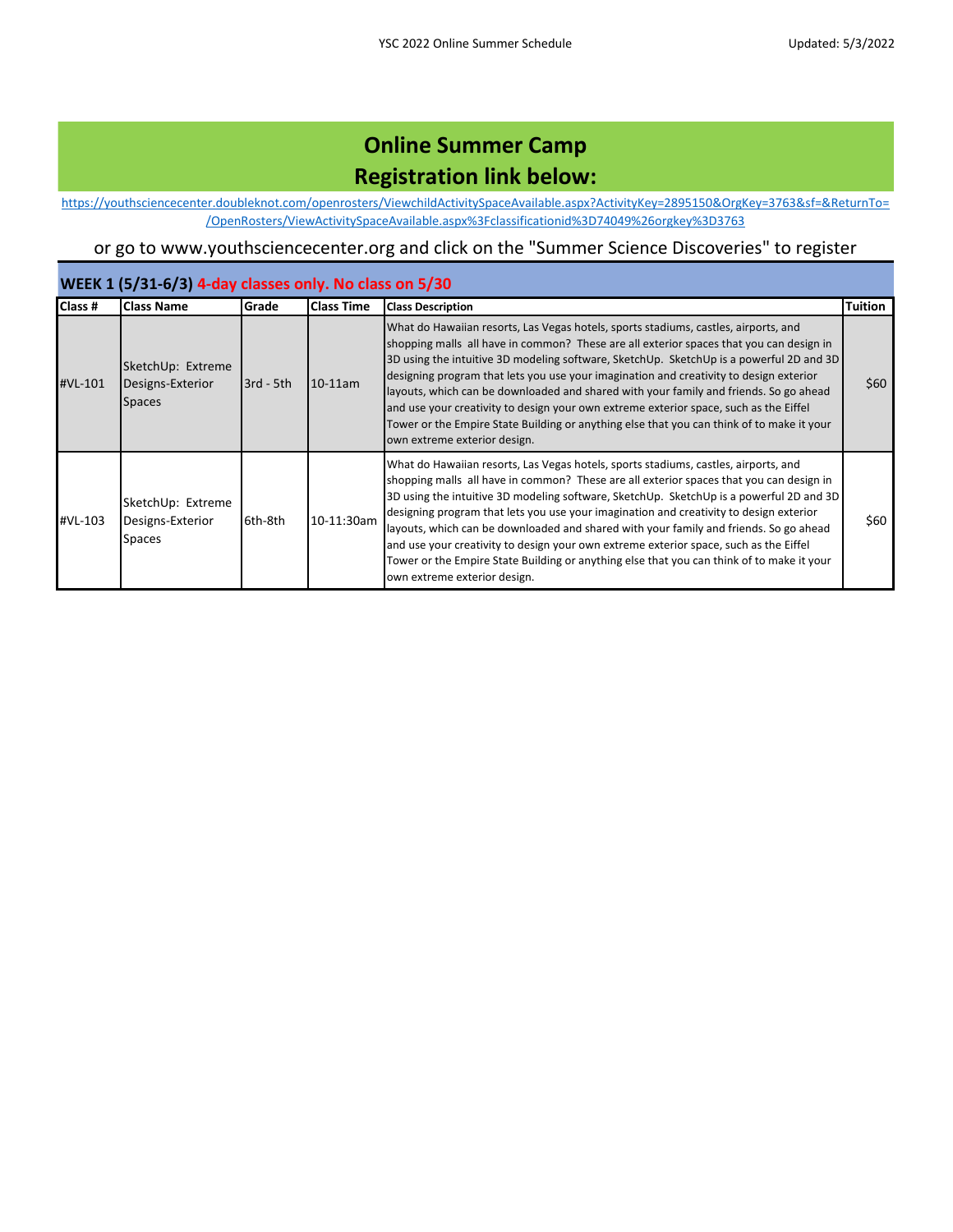[https://you](https://youthsciencecenter.doubleknot.com/openrosters/ViewchildActivitySpaceAvailable.aspx?ActivityKey=2895150&OrgKey=3763&sf=&ReturnTo=/OpenRosters/ViewActivitySpaceAvailable.aspx%3Fclassificationid%3D74049%26orgkey%3D3763)thsciencecenter.doubleknot.com/openrosters/ViewchildActivitySpaceAvailable.aspx?ActivityKey=2895150&OrgKey=3763&sf=&ReturnTo= /OpenRosters/ViewActivitySpaceAvailable.aspx%3Fclassificationid%3D74049%26orgkey%3D3763

|                  | <b>WEEK 2 (6/6-6/10)</b>                              |             |                   |                                                                                                                                                                                                                                                                                                                                                                                                                                                                                                                                                                                                                                                                                                                                    |                |
|------------------|-------------------------------------------------------|-------------|-------------------|------------------------------------------------------------------------------------------------------------------------------------------------------------------------------------------------------------------------------------------------------------------------------------------------------------------------------------------------------------------------------------------------------------------------------------------------------------------------------------------------------------------------------------------------------------------------------------------------------------------------------------------------------------------------------------------------------------------------------------|----------------|
| Class #          | <b>Class Name</b>                                     | Grade       | <b>Class Time</b> | <b>Class Description</b>                                                                                                                                                                                                                                                                                                                                                                                                                                                                                                                                                                                                                                                                                                           | <b>Tuition</b> |
| #VL-201          | Tinkercad Designers:<br>Design Your Own<br>Pet        | 3rd - 5th   | 10-11:30am        | Love your pet dog, cat, guinea pig, or hamster? Would you like to have a 3D digital<br>rendition of your beloved furry friend or of the beloved furry friend you've always wished<br>you had? Well, in this class you can create your own 3D digital rendition of your furry pal<br>with the use of the Tinkercad app. Learn 3D Modelling, spatial recognition, and drafting<br>skills while using your imagination and creativity to design your furry pet. Oh, but wait!<br>How awesome would it be to see your beloved pet in the exciting world of Minecraft!<br>Well, in this class you will also get to import your design into Minecraft Education Edition<br>to build and explore in and around your digital pet creation. | \$75           |
| NEW!!<br>#VL-202 | Roblox Education:<br><b>Extreme Builders</b>          | 6th-8th     | 10-11:30am        | Want to build your own software and video games? Curious about entering the world of<br>computer science and graphic design? Then join us and learn how to create your own<br>Roblox world with awesome buildings, breathtaking terrains, intricate light sources, and<br>appealing vegetation.<br>Students will use Roblox Education to learn the basics of building a graphical interface and<br>writing simple code. Watch your creations come to life! No experience necessary!                                                                                                                                                                                                                                                | \$75           |
| #VL-204          | <b>Roblox Education:</b><br><b>Extreme Builders</b>   | $3rd - 5th$ | 12-1:30pm         | Want to build your own software and video games? Curious about entering the world of<br>computer science and graphic design? Then join us and learn how to create your own<br>Roblox world with awesome buildings, breathtaking terrains, intricate light sources, and<br>appealing vegetation.<br>Students will use Roblox Education to learn the basics of building a graphical interface and<br>writing simple code. Watch your creations come to life! No experience necessary!                                                                                                                                                                                                                                                | \$75           |
| #VL-205          | <b>Tinkercad Designers:</b><br>Design Your Own<br>Pet | 6th-8th     | 12-1:30pm         | Love your pet dog, cat, guinea pig, or hamster? Would you like to have a 3D digital<br>rendition of your beloved furry friend or of the beloved furry friend you've always wished<br>you had? Well, in this class you can create your own 3D digital rendition of your furry pal<br>with the use of the Tinkercad app. Learn 3D Modelling, spatial recognition, and drafting<br>skills while using your imagination and creativity to design your furry pet. Oh, but wait!<br>How awesome would it be to see your beloved pet in the exciting world of Minecraft!<br>Well, in this class you will also get to import your design into Minecraft Education Edition<br>to build and explore in and around your digital pet creation. | \$75           |
| NEW!!<br>#VL-207 | <b>Roblox Education:</b><br><b>Extreme Builders</b>   | 3rd-8th     | 2-3:30pm          | Want to build your own software and video games? Curious about entering the world of<br>computer science and graphic design? Then join us and learn how to create your own<br>Roblox world with awesome buildings, breathtaking terrains, intricate light sources, and<br>appealing vegetation.<br>Students will use Roblox Education to learn the basics of building a graphical interface and<br>writing simple code. Watch your creations come to life! No experience necessary!                                                                                                                                                                                                                                                | \$75           |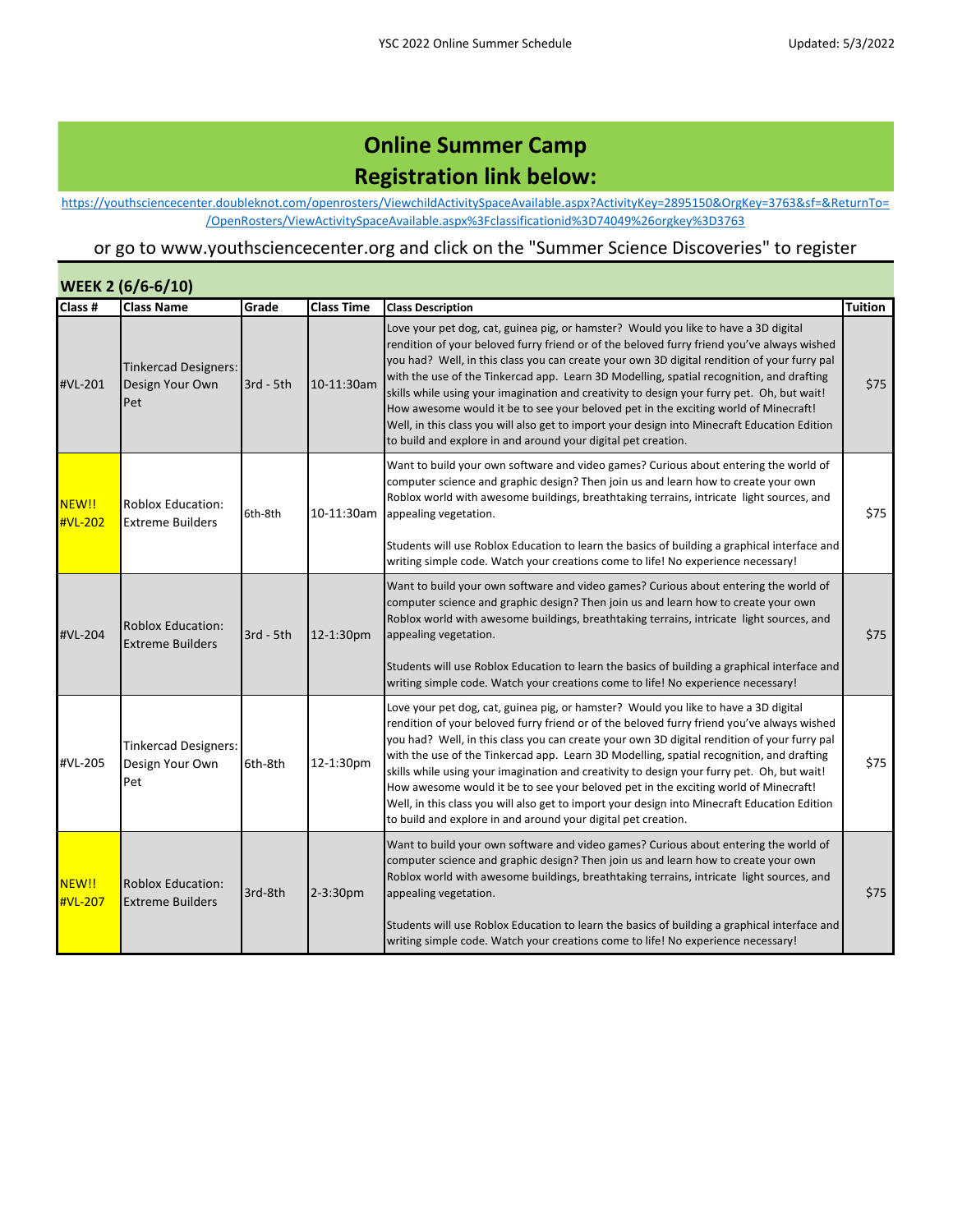[https://you](https://youthsciencecenter.doubleknot.com/openrosters/ViewchildActivitySpaceAvailable.aspx?ActivityKey=2895150&OrgKey=3763&sf=&ReturnTo=/OpenRosters/ViewActivitySpaceAvailable.aspx%3Fclassificationid%3D74049%26orgkey%3D3763)thsciencecenter.doubleknot.com/openrosters/ViewchildActivitySpaceAvailable.aspx?ActivityKey=2895150&OrgKey=3763&sf=&ReturnTo= /OpenRosters/ViewActivitySpaceAvailable.aspx%3Fclassificationid%3D74049%26orgkey%3D3763

|                  | WEEK 3 (6/13-6/17)                             |             |                   |                                                                                                                                                                                                                                                                                                                                                                                                                                                                                                                                                                                                                                                                                                                                                                                                                                                                                                                                                                                                                                                    |         |  |  |
|------------------|------------------------------------------------|-------------|-------------------|----------------------------------------------------------------------------------------------------------------------------------------------------------------------------------------------------------------------------------------------------------------------------------------------------------------------------------------------------------------------------------------------------------------------------------------------------------------------------------------------------------------------------------------------------------------------------------------------------------------------------------------------------------------------------------------------------------------------------------------------------------------------------------------------------------------------------------------------------------------------------------------------------------------------------------------------------------------------------------------------------------------------------------------------------|---------|--|--|
| Class #          | <b>Class Name</b>                              | Grade       | <b>Class Time</b> | <b>Class Description</b>                                                                                                                                                                                                                                                                                                                                                                                                                                                                                                                                                                                                                                                                                                                                                                                                                                                                                                                                                                                                                           | Tuition |  |  |
| NEW!!<br>#VL-301 | Kid Entrepreneur:<br><b>Custom Decals</b>      | $3rd - 5th$ |                   | Are you an artist, doodler, or sketch artist? Do you have an eye for color patterns and<br>designing? Do you wish to inspire and captivate your family and friends? How about<br>entrepreneurship? Have you ever thought about starting your own business, about being<br>your own boss, about making money with your own designs? Well, in this entrepreneur<br>class, not only will you use your imagination and creativity to design vinyl sticker decals<br>using the GNU Image Manipulation Program(GIMP), but you will also learn how you can<br>10-11:30am start a business and sell your designs. Make sticker decals for your laptop, notebooks,<br>water bottle, or anything else you can think of. You can keep the finish decals for yourself,<br>gift it to someone special, or even start your own business selling them.<br>Students' designs will be sent to our 3D Laser and Engraver on the 5th day to be printed,<br>cut, and finally mailed out to you. During class, students' mailing addresses will be                      | \$85    |  |  |
|                  |                                                |             |                   | collected by our instructor.                                                                                                                                                                                                                                                                                                                                                                                                                                                                                                                                                                                                                                                                                                                                                                                                                                                                                                                                                                                                                       |         |  |  |
| NEW!!<br>#VL-302 | <b>Roblox Education:</b><br><b>Game Coding</b> | 6th-8th     | 10-11:30am        | Want to build your own video games? Curious about entering the world of computer<br>science? Well in this class, you will be using Roblox Education to learn simple code and<br>create an obstacle course game and an adventure game. This introductory course will<br>teach students about 3D modeling, coding, and design. Students will also learn the basics<br>of Roblox exploration, resource gathering, and money management.                                                                                                                                                                                                                                                                                                                                                                                                                                                                                                                                                                                                               | \$75    |  |  |
| NEW!!<br>#VL-304 | <b>Roblox Education:</b><br><b>Game Coding</b> | 3rd - 5th   | 12-1:30pm         | Want to build your own video games? Curious about entering the world of computer<br>science? Well in this class, you will be using Roblox Education to learn simple code and<br>create an obstacle course game and an adventure game. This introductory course will<br>teach students about 3D modeling, coding, and design. Students will also learn the basics<br>of Roblox exploration, resource gathering, and money management.                                                                                                                                                                                                                                                                                                                                                                                                                                                                                                                                                                                                               | \$75    |  |  |
| NEW!!<br>#VL-305 | Teen Entrepreneur:<br><b>Custom Decals</b>     | 6th-8th     | 12-1:30pm         | Are you an artist, doodler, or sketch artist? Do you have an eye for color patterns and<br>designing? Do you wish to inspire and captivate your family and friends? How about<br>entrepreneurship? Have you ever thought about starting your own business, about being<br>your own boss, about making money with your own designs? Well, in this entrepreneur<br>class, not only will you use your imagination and creativity to design vinyl sticker decals<br>using the GNU Image Manipulation Program(GIMP), but you will also learn how you can<br>start a business and sell your designs. Make sticker decals for your laptop, notebooks,<br>water bottle, or anything else you can think of. You can keep the finish decals for yourself,<br>gift it to someone special, or even start your own business selling them.<br>Students' designs will be sent to our 3D Laser and Engraver on the 5th day to be printed,<br>cut, and finally mailed out to you. During class, students' mailing addresses will be<br>collected by our instructor. | \$85    |  |  |
| NEW!!<br>#VL-307 | <b>Roblox Education:</b><br><b>Game Coding</b> | 3rd-8th     | $2 - 3:30pm$      | Want to build your own video games? Curious about entering the world of computer<br>science? Well in this class, you will be using Roblox Education to learn simple code and<br>create an obstacle course game and an adventure game. This introductory course will<br>teach students about 3D modeling, coding, and design. Students will also learn the basics<br>of Roblox exploration, resource gathering, and money management.                                                                                                                                                                                                                                                                                                                                                                                                                                                                                                                                                                                                               | \$75    |  |  |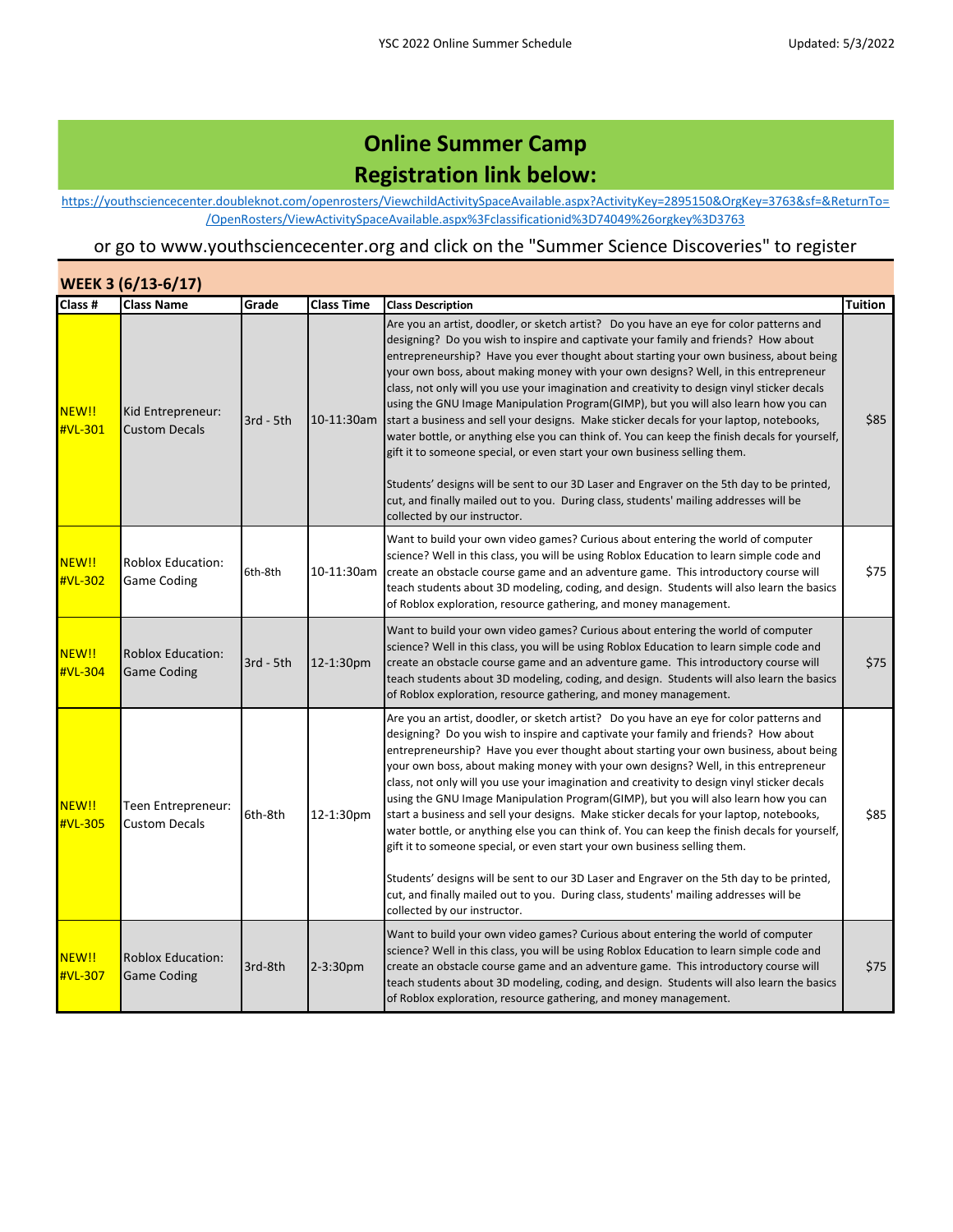[https://you](https://youthsciencecenter.doubleknot.com/openrosters/ViewchildActivitySpaceAvailable.aspx?ActivityKey=2895150&OrgKey=3763&sf=&ReturnTo=/OpenRosters/ViewActivitySpaceAvailable.aspx%3Fclassificationid%3D74049%26orgkey%3D3763)thsciencecenter.doubleknot.com/openrosters/ViewchildActivitySpaceAvailable.aspx?ActivityKey=2895150&OrgKey=3763&sf=&ReturnTo= /OpenRosters/ViewActivitySpaceAvailable.aspx%3Fclassificationid%3D74049%26orgkey%3D3763

| WEEK 4 (6/20-6/24) |                                                       |             |                   |                                                                                                                                                                                                                                                                                                                                                                                                                                            |                |  |  |
|--------------------|-------------------------------------------------------|-------------|-------------------|--------------------------------------------------------------------------------------------------------------------------------------------------------------------------------------------------------------------------------------------------------------------------------------------------------------------------------------------------------------------------------------------------------------------------------------------|----------------|--|--|
| Class #            | <b>Class Name</b>                                     | Grade       | <b>Class Time</b> | <b>Class Description</b>                                                                                                                                                                                                                                                                                                                                                                                                                   | <b>Tuition</b> |  |  |
| #VL-401            | Blender 3D:<br>Character Creator                      | $3rd - 5th$ | 10-11:30am        | Blender's, a top rated 3D computer graphic software tool, comprehensive array of<br>modeling tools make creating, transforming, and editing your models a breeze. Learn how<br>to use the powerful tools in Blender to create 3D shapes and characters while learning the<br>different aspects of lighting and shading. Students will be introduced to camera angles<br>and modeling of their own creations!                               | \$75           |  |  |
| #VL-402            | Minecraft<br>Architecture: Build<br>and Design Part 1 | 6th-8th     |                   | In Build and Design, students will study how humans affect the world around them by<br>building a city in Minecraft survival mode. Students will develop an understanding of city<br>planning and the infrastructure needed to design and build practical buildings in different<br>10-11:30am architectural styles.<br>Students can repeat classes, learn new techniques in each class, and start their projects<br>from their own level. | \$75           |  |  |
| #VL-404            | Minecraft<br>Architecture: Build<br>and Design Part 1 | $3rd - 5th$ | 12-1:30pm         | In Build and Design, students will study how humans affect the world around them by<br>building a city in Minecraft survival mode. Students will develop an understanding of city<br>planning and the infrastructure needed to design and build practical buildings in different<br>architectural styles.<br>Students can repeat classes, learn new techniques in each class, and start their projects<br>from their own level.            | \$75           |  |  |
| #VL-405            | Blender 3D:<br><b>Character Creator</b>               | 6th-8th     | 12-1:30pm         | Blender's, a top rated 3D computer graphic software tool, comprehensive array of<br>modeling tools make creating, transforming, and editing your models a breeze. Learn how<br>to use the powerful tools in Blender to create 3D shapes and characters while learning the<br>different aspects of lighting and shading. Students will be introduced to camera angles<br>and modeling of their own creations!                               | \$75           |  |  |
| #VL-407            | Minecraft<br>Architecture: Build<br>and Design Part 1 | 3rd-8th     | $2 - 3:30pm$      | In Build and Design, students will study how humans affect the world around them by<br>building a city in Minecraft survival mode. Students will develop an understanding of city<br>planning and the infrastructure needed to design and build practical buildings in different<br>architectural styles.<br>Students can repeat classes, learn new techniques in each class, and start their projects<br>from their own level.            | \$75           |  |  |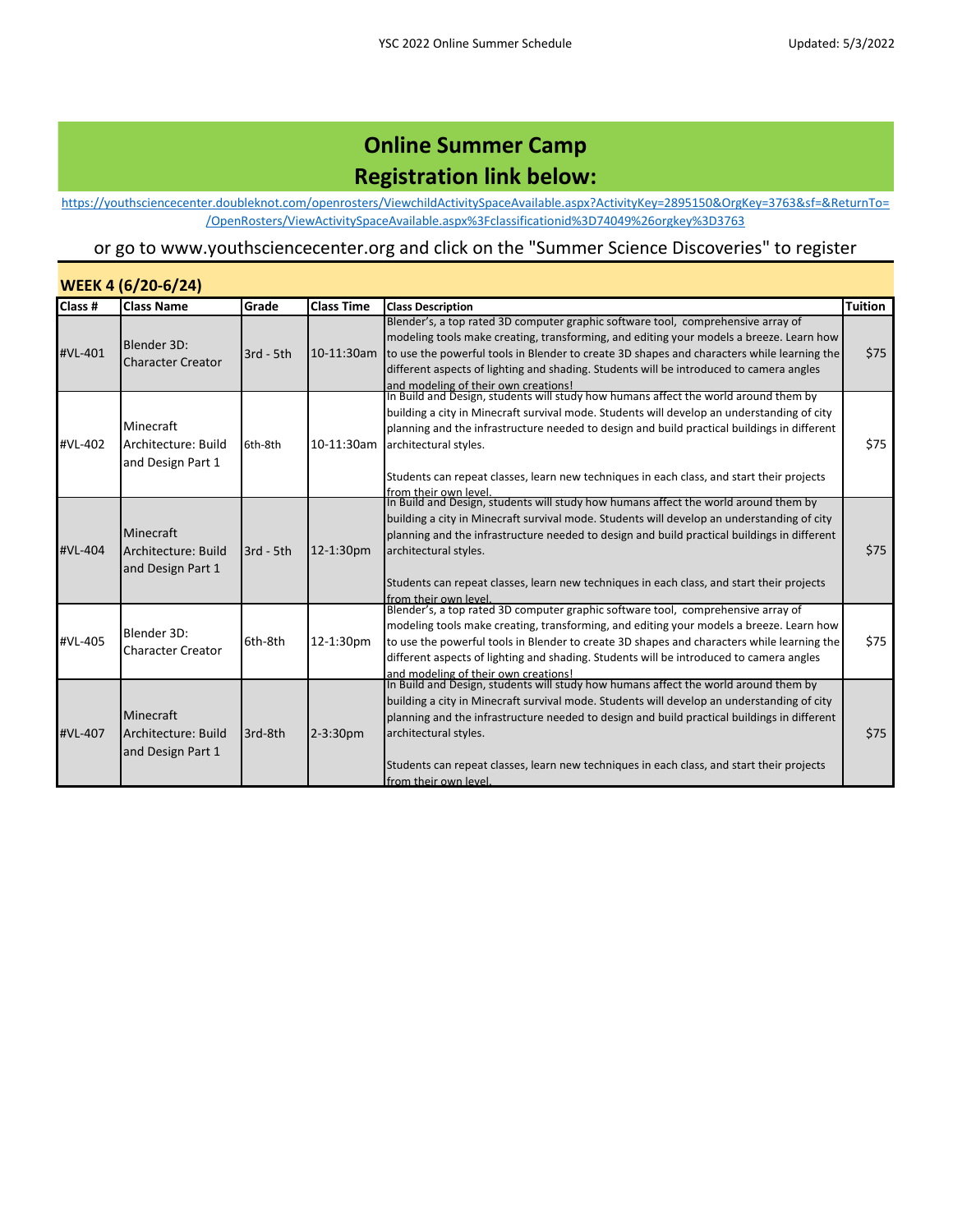[https://you](https://youthsciencecenter.doubleknot.com/openrosters/ViewchildActivitySpaceAvailable.aspx?ActivityKey=2895150&OrgKey=3763&sf=&ReturnTo=/OpenRosters/ViewActivitySpaceAvailable.aspx%3Fclassificationid%3D74049%26orgkey%3D3763)thsciencecenter.doubleknot.com/openrosters/ViewchildActivitySpaceAvailable.aspx?ActivityKey=2895150&OrgKey=3763&sf=&ReturnTo= /OpenRosters/ViewActivitySpaceAvailable.aspx%3Fclassificationid%3D74049%26orgkey%3D3763

| <b>WEEK 5 (6/27-7/1)</b> |                                                |             |                   |                                                                                                                                                                                                                                                                                                                                                                                                                                                                                                                                                                                                                                                                                                                                                                                                                                                                                                                                                                     |                |  |  |
|--------------------------|------------------------------------------------|-------------|-------------------|---------------------------------------------------------------------------------------------------------------------------------------------------------------------------------------------------------------------------------------------------------------------------------------------------------------------------------------------------------------------------------------------------------------------------------------------------------------------------------------------------------------------------------------------------------------------------------------------------------------------------------------------------------------------------------------------------------------------------------------------------------------------------------------------------------------------------------------------------------------------------------------------------------------------------------------------------------------------|----------------|--|--|
| Class #                  | <b>Class Name</b>                              | Grade       | <b>Class Time</b> | <b>Class Description</b>                                                                                                                                                                                                                                                                                                                                                                                                                                                                                                                                                                                                                                                                                                                                                                                                                                                                                                                                            | <b>Tuition</b> |  |  |
| #VL-501                  | Minecraft Physics:<br>Theme Park Part 1        | $3rd - 5th$ | 10-11:30am        | In this class, students will build a theme park based on Newton's 2nd laws of motion.<br>Students will learn about the different forces that are present in Minecraft but also in the<br>real world all while having fun in Minecraft.                                                                                                                                                                                                                                                                                                                                                                                                                                                                                                                                                                                                                                                                                                                              | \$75           |  |  |
| NEW!!<br>#VL-502         | Teen Entrepreneur:<br><b>Custom Tumbler</b>    | 6th-8th     | 10-11:30am        | Are you an artist, doodler, or sketch artist? Do you have an eye for color patterns and<br>designing? Do you wish to inspire and captivate your family and friends? How about<br>entrepreneurship? Have you ever thought about starting your own business, about being<br>your own boss, about making money with your own designs? Well, in this entrepreneur<br>class, not only will you use your imagination and creativity to design using the GNU Image<br>Manipulation Program(GIMP), but you will also learn how you can start a business and sell<br>your designs. Make a design for your tumbler. You can keep the finish tumbler for<br>yourself, gift it to someone special, or even start your own business selling them.<br>Students' designs will be sent to our 3D Laser and Engraver on the 5th day to be printed                                                                                                                                    | \$95           |  |  |
|                          |                                                |             |                   | and cut. The finished product can be picked up from Bixby Elementary school at an<br>aforementioned date and time during class.                                                                                                                                                                                                                                                                                                                                                                                                                                                                                                                                                                                                                                                                                                                                                                                                                                     |                |  |  |
| NEW!!<br>#VL-504         | Kid Entrepreneur:<br><b>Custom Tumbler</b>     | 3rd - 5th   | 12-1:30pm         | Are you an artist, doodler, or sketch artist? Do you have an eye for color patterns and<br>designing? Do you wish to inspire and captivate your family and friends? How about<br>entrepreneurship? Have you ever thought about starting your own business, about being<br>your own boss, about making money with your own designs? Well, in this entrepreneur<br>class, not only will you use your imagination and creativity to design using the GNU Image<br>Manipulation Program(GIMP), but you will also learn how you can start a business and sell<br>your designs. Make a design for your tumbler. You can keep the finish tumbler for<br>yourself, gift it to someone special, or even start your own business selling them.<br>Students' designs will be sent to our 3D Laser and Engraver on the 5th day to be printed<br>and cut. The finished product can be picked up from Bixby Elementary school at an<br>aforementioned date and time during class. | \$95           |  |  |
| #VL-505                  | Minecraft Physics:<br>Theme Park Part 1        | 6th-8th     | 12-1:30pm         | In this class, students will build a theme park based on Newton's 2nd laws of motion.<br>Students will learn about the different forces that are present in Minecraft but also in the<br>real world all while having fun in Minecraft.                                                                                                                                                                                                                                                                                                                                                                                                                                                                                                                                                                                                                                                                                                                              | \$75           |  |  |
| #VL-507                  | <b>Minecraft Physics:</b><br>Theme Park Part 1 | 3rd-8th     | 2-3:30pm          | In this class, students will build a theme park based on Newton's 2nd laws of motion.<br>Students will learn about the different forces that are present in Minecraft but also in the<br>real world all while having fun in Minecraft.                                                                                                                                                                                                                                                                                                                                                                                                                                                                                                                                                                                                                                                                                                                              | \$75           |  |  |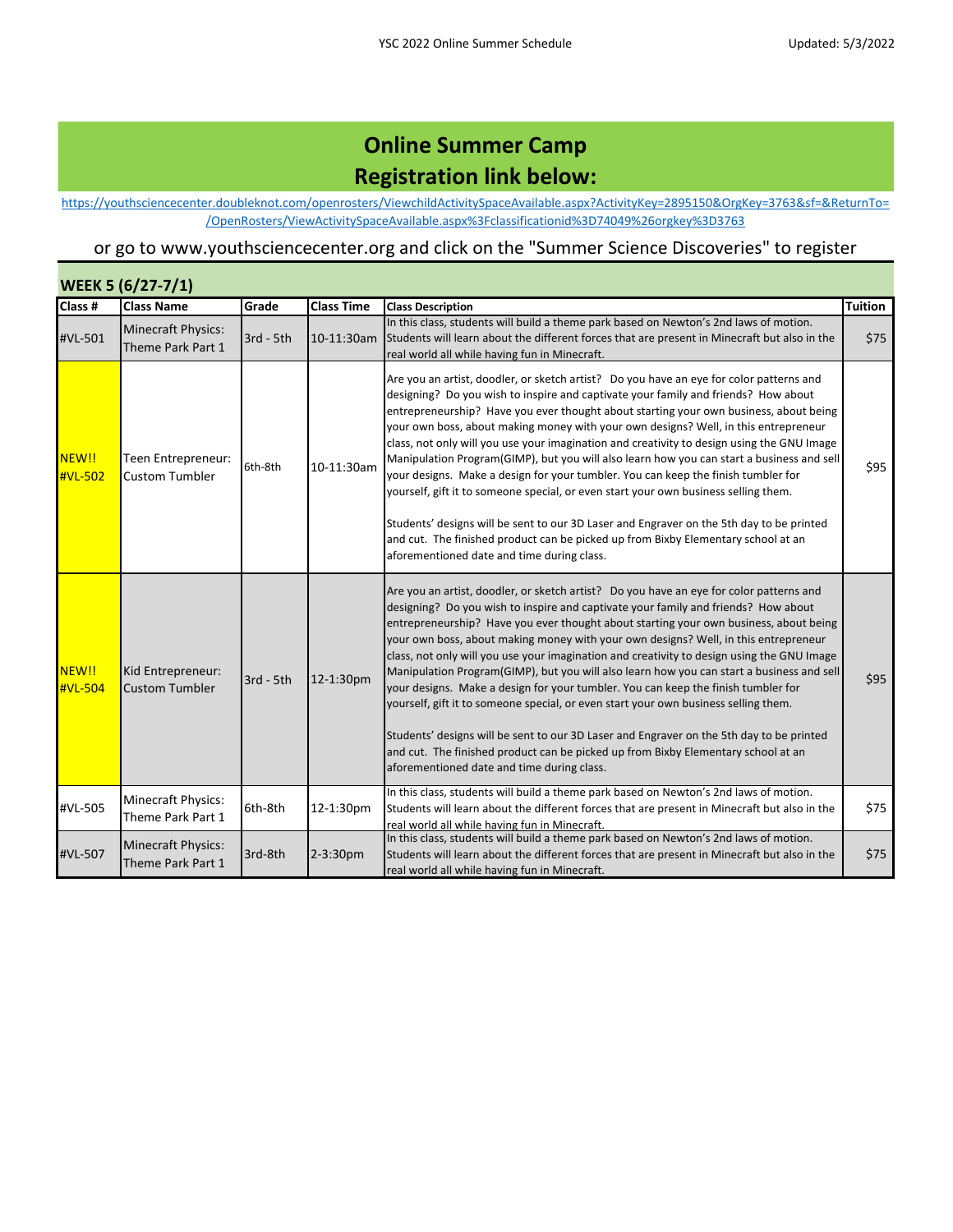[https://you](https://youthsciencecenter.doubleknot.com/openrosters/ViewchildActivitySpaceAvailable.aspx?ActivityKey=2895150&OrgKey=3763&sf=&ReturnTo=/OpenRosters/ViewActivitySpaceAvailable.aspx%3Fclassificationid%3D74049%26orgkey%3D3763)thsciencecenter.doubleknot.com/openrosters/ViewchildActivitySpaceAvailable.aspx?ActivityKey=2895150&OrgKey=3763&sf=&ReturnTo= /OpenRosters/ViewActivitySpaceAvailable.aspx%3Fclassificationid%3D74049%26orgkey%3D3763

#### or go to www.youthsciencecenter.org and click on the "Summer Science Discoveries" to register

#### **WEEK 6 (7/5-7/8) 4-day classes only. No class on 7/4**

| Class # | <b>Class Name</b>                                            | Grade       | <b>Class Time</b> | <b>Class Description</b>                                                                                                                                                                                                                                                                                                                                                                                                                                                                                       | <b>Tuition</b> |
|---------|--------------------------------------------------------------|-------------|-------------------|----------------------------------------------------------------------------------------------------------------------------------------------------------------------------------------------------------------------------------------------------------------------------------------------------------------------------------------------------------------------------------------------------------------------------------------------------------------------------------------------------------------|----------------|
| #VL-601 | <b>GIMP: NFTs Digital</b><br>Creations                       | $3rd - 5th$ | 10-11:30am        | Learn how to edit images and create animated memes and emojis using the GNU Image<br>Manipulation Program. Students will do advanced editing using GIMP software on their<br>images to create their own animated memes and emoji to use on social media. And<br>finally, students will learn how to monetize their digital creations by learning how NFTs<br>are created, shared, and sold. Students can repeat classes, learn new techniques in each<br>class, and start their projects from their own level. | \$60           |
| #VL-602 | <b>Minecraft Survival</b><br>City: Nether World<br>Challenge | 6th-8th     | 10-11:30am        | Are you up to the challenge of surviving in the Nether? If so, then you will need to use<br>your Minecraft skills to survive this dangerous placethis is the challenge! So come join<br>us and have fun working collaboratively and using your critical thinking skills to learn to<br>survive with limited resources, to avoid mobs and deadly magma cubes, to create<br>enchantments, to be clever enough to craft new resources, and much more!                                                             | \$60           |
| #VL-604 | <b>Minecraft Survival</b><br>City: Nether World<br>Challenge | $3rd - 5th$ | 12-1:30pm         | Are you up to the challenge of surviving in the Nether? If so, then you will need to use<br>your Minecraft skills to survive this dangerous placethis is the challenge! So come join<br>us and have fun working collaboratively and using your critical thinking skills to learn to<br>survive with limited resources, to avoid mobs and deadly magma cubes, to create<br>enchantments, to be clever enough to craft new resources, and much more!                                                             | \$60           |
| #VL-605 | <b>GIMP: NFTs Digital</b><br>Creations                       | 6th-8th     | 12-1:30pm         | Learn how to edit images and create animated memes and emojis using the GNU Image<br>Manipulation Program. Students will do advanced editing using GIMP software on their<br>images to create their own animated memes and emoji to use on social media. And<br>finally, students will learn how to monetize their digital creations by learning how NFTs<br>are created, shared, and sold. Students can repeat classes, learn new techniques in each<br>class, and start their projects from their own level. | \$60           |
| #VL-607 | Minecraft Survival<br>City: Nether World<br>Challenge        | 3rd-8th     | $ 2 - 3:30$ pm    | Are you up to the challenge of surviving in the Nether? If so, then you will need to use<br>your Minecraft skills to survive this dangerous placethis is the challenge! So come join<br>us and have fun working collaboratively and using your critical thinking skills to learn to<br>survive with limited resources, to avoid mobs and deadly magma cubes, to create<br>enchantments, to be clever enough to craft new resources, and much more!                                                             | \$60           |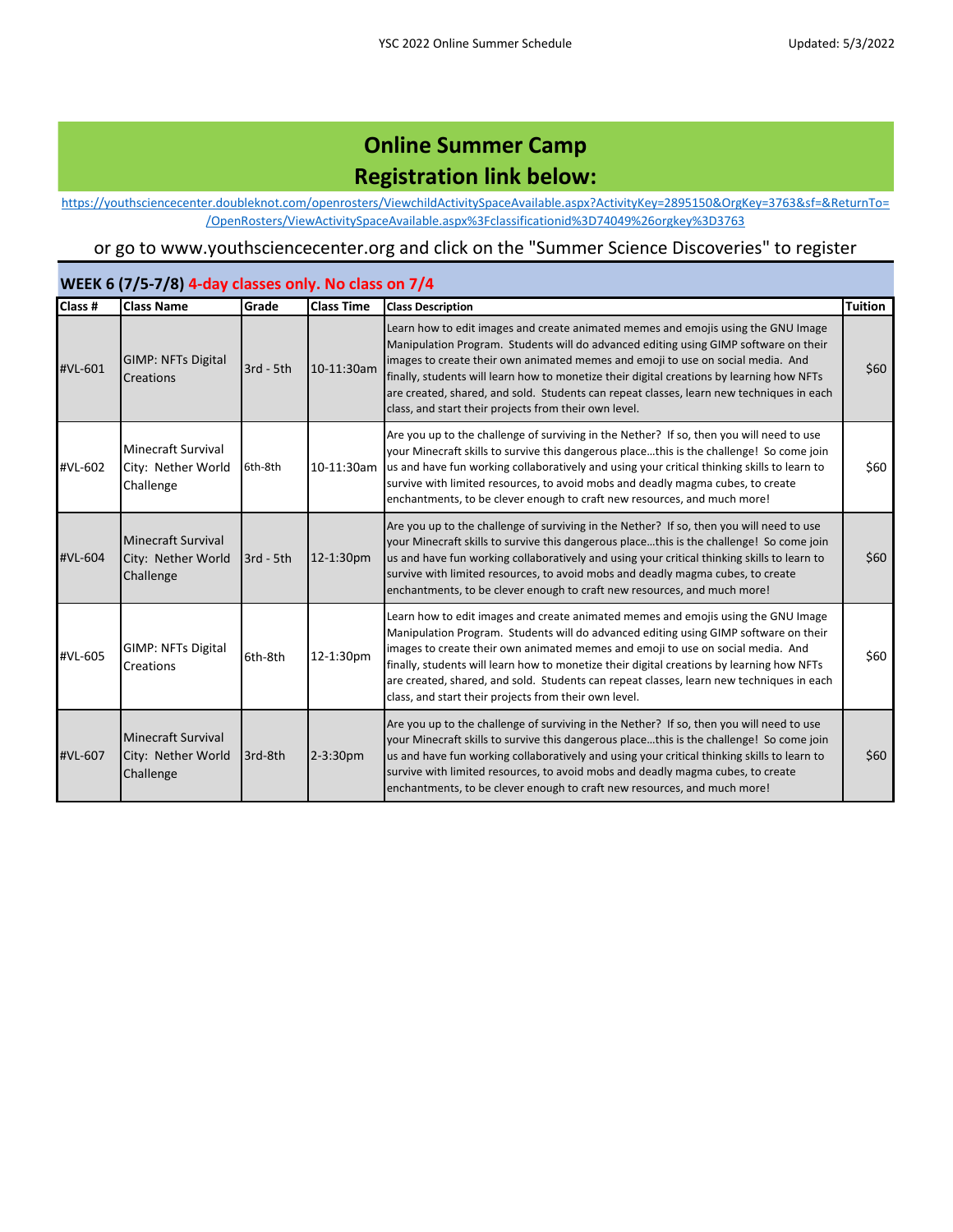[https://you](https://youthsciencecenter.doubleknot.com/openrosters/ViewchildActivitySpaceAvailable.aspx?ActivityKey=2895150&OrgKey=3763&sf=&ReturnTo=/OpenRosters/ViewActivitySpaceAvailable.aspx%3Fclassificationid%3D74049%26orgkey%3D3763)thsciencecenter.doubleknot.com/openrosters/ViewchildActivitySpaceAvailable.aspx?ActivityKey=2895150&OrgKey=3763&sf=&ReturnTo= /OpenRosters/ViewActivitySpaceAvailable.aspx%3Fclassificationid%3D74049%26orgkey%3D3763

| WEEK 7 (7/11-7/15) |                                                        |             |                   |                                                                                                                                                                                                                                                                                                                                                                                                                                                                                                                                                                                                                                                                                      |                |  |  |
|--------------------|--------------------------------------------------------|-------------|-------------------|--------------------------------------------------------------------------------------------------------------------------------------------------------------------------------------------------------------------------------------------------------------------------------------------------------------------------------------------------------------------------------------------------------------------------------------------------------------------------------------------------------------------------------------------------------------------------------------------------------------------------------------------------------------------------------------|----------------|--|--|
| Class #            | <b>Class Name</b>                                      | Grade       | <b>Class Time</b> | <b>Class Description</b>                                                                                                                                                                                                                                                                                                                                                                                                                                                                                                                                                                                                                                                             | <b>Tuition</b> |  |  |
| #VL-701            | SketchUp: Extreme<br>Designs-Interior<br><b>Spaces</b> | $3rd - 5th$ | 10-11:30am        | What do man caves, she-sheds, basketball courts, waterfalls, skateboard parks, and luxury<br>game rooms all have in common? These are all interior spaces that you can design in your<br>3D dream house using the intuitive 3D modeling software, SketchUp. SketchUp is a<br>powerful 2D and 3D designing program that lets you use your imagination and creativity<br>to design interior layouts, which can be downloaded and shared with your family and<br>friends. So go ahead and use your creativity to design your own extreme interior spaces<br>with a skating rink or built in aquarium or anything else that you can think of to make it<br>your own extreme dream house. | \$75           |  |  |
| #VL-702            | <b>Minecraft Redstone:</b><br><b>Body System</b>       | 6th-8th     | 10-11:30am        | Have you ever wondered how the human body works? Are you interested in engineering<br>machines? If so, Redstone Body Systems is perfect for you! In this class, we will study how<br>the body system works and create machines that replicate these processes in Minecraft.<br>Students can repeat classes, learn new techniques in each class, and start their projects<br>from their own level.                                                                                                                                                                                                                                                                                    | \$75           |  |  |
| #VL-704            | <b>Minecraft Redstone:</b><br><b>Body System</b>       | $3rd - 5th$ | 12-1:30pm         | Have you ever wondered how the human body works? Are you interested in engineering<br>machines? If so, Redstone Body Systems is perfect for you! In this class, we will study how<br>the body system works and create machines that replicate these processes in Minecraft.<br>Students can repeat classes, learn new techniques in each class, and start their projects<br>from their own level                                                                                                                                                                                                                                                                                     | \$75           |  |  |
| #VL-705            | SketchUp: Extreme<br>Designs-Interior<br><b>Spaces</b> | 6th-8th     | 12-1:30pm         | What do man caves, she-sheds, basketball courts, waterfalls, skateboard parks, and luxury<br>game rooms all have in common? These are all interior spaces that you can design in your<br>3D dream house using the intuitive 3D modeling software, SketchUp. SketchUp is a<br>powerful 2D and 3D designing program that lets you use your imagination and creativity<br>to design interior layouts, which can be downloaded and shared with your family and<br>friends. So go ahead and use your creativity to design your own extreme interior spaces<br>with a skating rink or built in aquarium or anything else that you can think of to make it<br>vour own extreme dream house. | \$75           |  |  |
| #VL-707            | <b>Minecraft Redstone:</b><br><b>Body System</b>       | 3rd-8th     | 2-3:30pm          | Have you ever wondered how the human body works? Are you interested in engineering<br>machines? If so, Redstone Body Systems is perfect for you! In this class, we will study how<br>the body system works and create machines that replicate these processes in Minecraft.<br>Students can repeat classes, learn new techniques in each class, and start their projects<br>from their own level.                                                                                                                                                                                                                                                                                    | \$75           |  |  |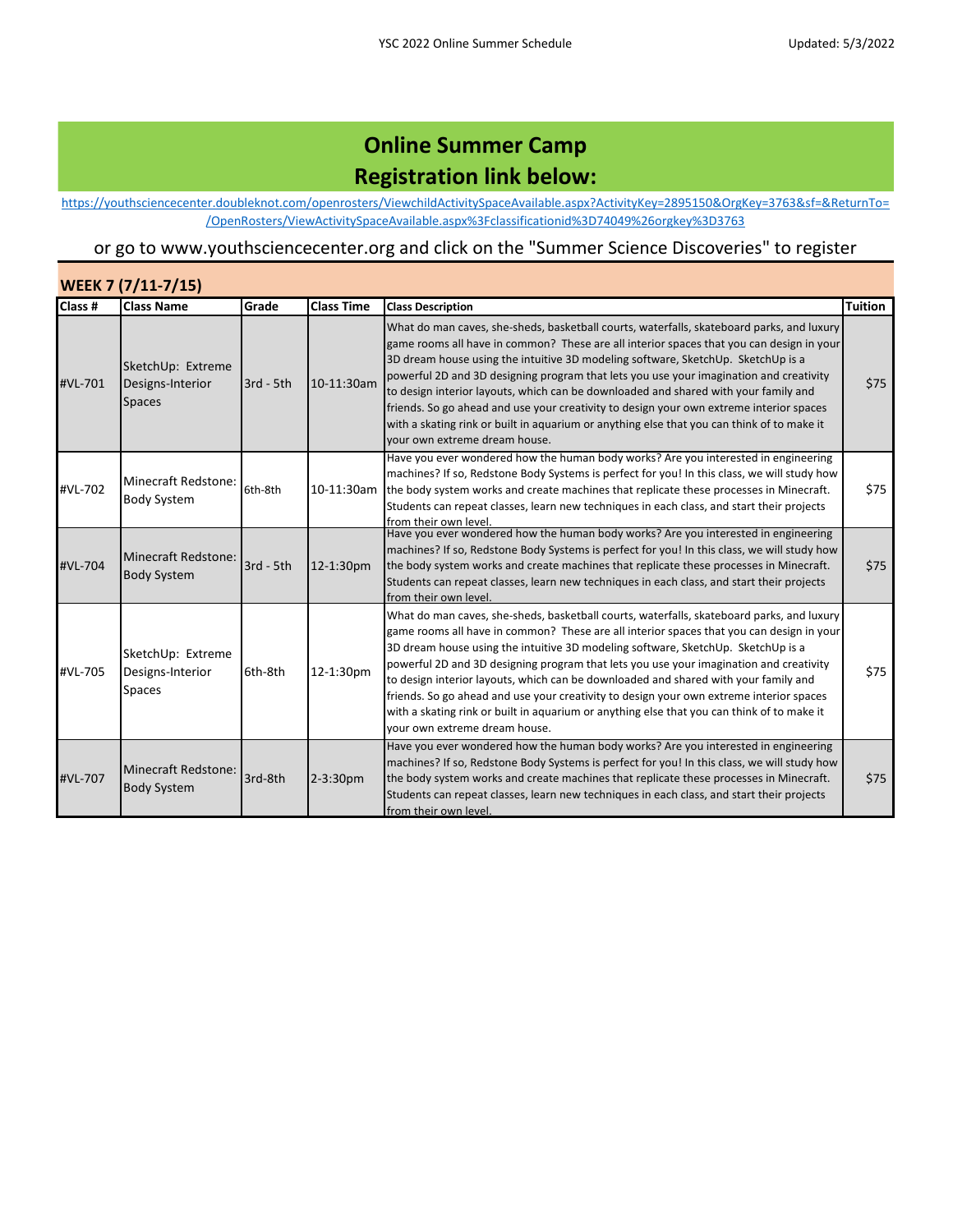[https://you](https://youthsciencecenter.doubleknot.com/openrosters/ViewchildActivitySpaceAvailable.aspx?ActivityKey=2895150&OrgKey=3763&sf=&ReturnTo=/OpenRosters/ViewActivitySpaceAvailable.aspx%3Fclassificationid%3D74049%26orgkey%3D3763)thsciencecenter.doubleknot.com/openrosters/ViewchildActivitySpaceAvailable.aspx?ActivityKey=2895150&OrgKey=3763&sf=&ReturnTo= /OpenRosters/ViewActivitySpaceAvailable.aspx%3Fclassificationid%3D74049%26orgkey%3D3763

|         | <b>WEEK8 (7/18-7/22)</b>                                |             |                   |                                                                                                                                                                                                                                                                                                                                                                                                                    |                |  |  |  |
|---------|---------------------------------------------------------|-------------|-------------------|--------------------------------------------------------------------------------------------------------------------------------------------------------------------------------------------------------------------------------------------------------------------------------------------------------------------------------------------------------------------------------------------------------------------|----------------|--|--|--|
| Class # | <b>Class Name</b>                                       | Grade       | <b>Class Time</b> | <b>Class Description</b>                                                                                                                                                                                                                                                                                                                                                                                           | <b>Tuition</b> |  |  |  |
| #VL-801 | Minecraft Survival<br>City: Parkour<br>Challenge        | $3rd - 5th$ | 10-11:30am        | In this Survival City challenge, students will create their own parkour obstacle course in<br>Minecraft. Using resources students have found, they will be able to build and design a<br>parkour course. Students will be able to customize the difficulty level of the course to<br>their liking. So, are you up to the parkour challenge?                                                                        | \$75           |  |  |  |
| #VL-802 | Blender 3D: Anime<br>Modelling                          | 6th-8th     | 10-11:30am        | Blender's, a top rated 3D computer graphic software tool, comprehensive array of<br>modeling tools make creating, transforming and editing your anime models a breeze.<br>Learn how to use the powerful tools in Blender to create 3D shapes and characters while<br>learning the different aspects of lighting and shading. Students will be introduced to<br>camera angles and animation of their own creations! | \$75           |  |  |  |
| #VL-804 | Blender 3D: Anime<br>Modelling                          | $3rd - 5th$ | 12-1:30pm         | Blender's, a top rated 3D computer graphic software tool, comprehensive array of<br>modeling tools make creating, transforming and editing your anime models a breeze.<br>Learn how to use the powerful tools in Blender to create 3D shapes and characters while<br>learning the different aspects of lighting and shading. Students will be introduced to<br>camera angles and animation of their own creations! | \$75           |  |  |  |
| #VL-805 | <b>Minecraft Survival</b><br>City: Parkour<br>Challenge | 6th-8th     | 12-1:30pm         | In this Survival City challenge, students will create their own parkour obstacle course in<br>Minecraft. Using resources students have found, they will be able to build and design a<br>parkour course. Students will be able to customize the difficulty level of the course to<br>their liking. So, are you up to the parkour challenge?                                                                        | \$75           |  |  |  |
| #VL-807 | Minecraft Survival<br>City: Parkour<br>Challenge        | 3rd-8th     | 2-3:30pm          | In this Survival City challenge, students will create their own parkour obstacle course in<br>Minecraft. Using resources students have found, they will be able to build and design a<br>parkour course. Students will be able to customize the difficulty level of the course to<br>their liking. So, are you up to the parkour challenge?                                                                        | \$75           |  |  |  |